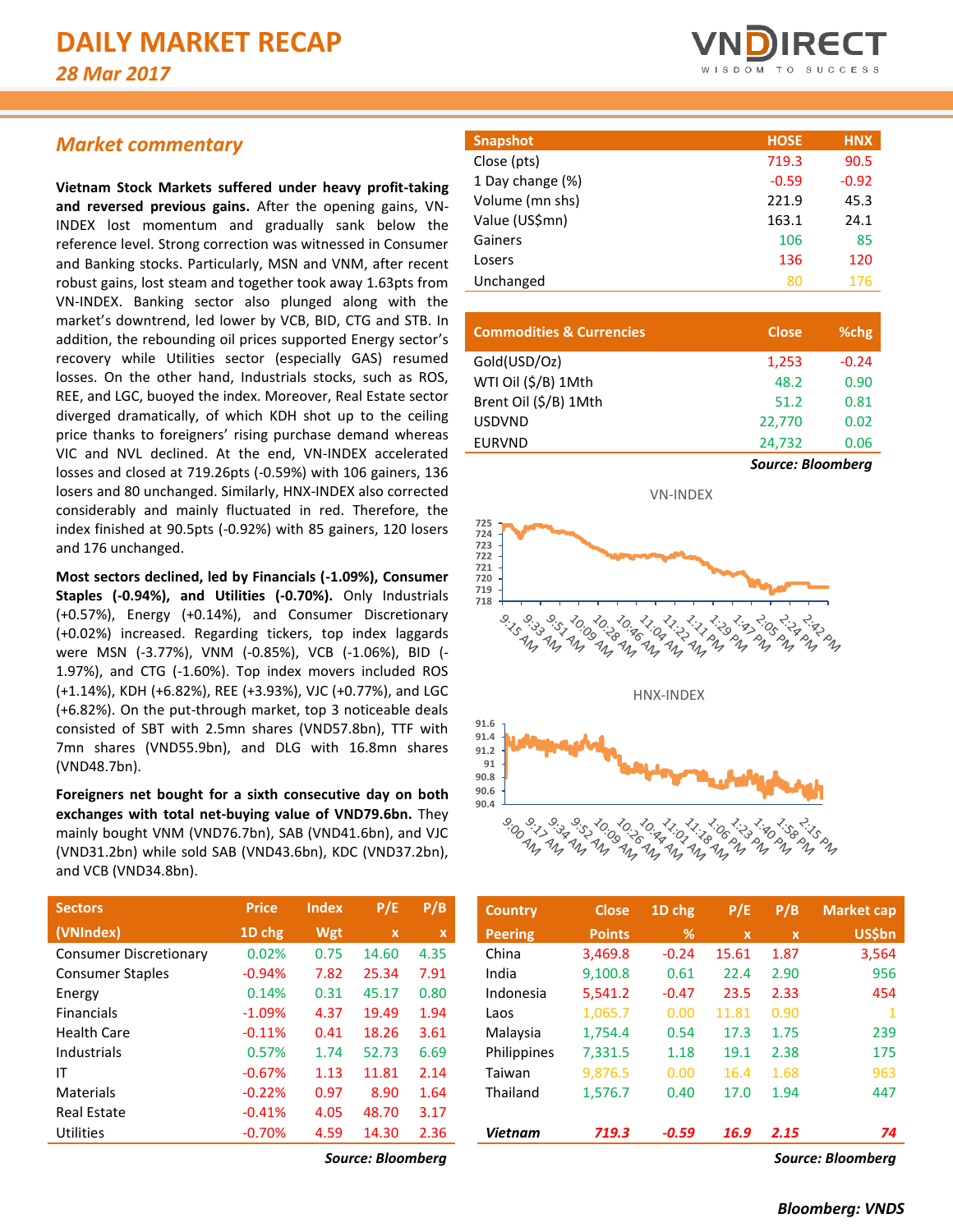

# **Market News**

**Oil advanced as OPEC member Libya halted the pipeline from its biggest field, tempering concerns that a surplus in the U.S. continues to expand.** WTI futures rose as much as 1.1%. Libya's output has dropped to 560,000 barrels a day following the shutdown of the pipe from the Sharara field, according to a person with knowledge of the matter. U.S. stockpiles probably added 1.38mn barrels last week, a Bloomberg survey showed. *(Bloomberg)*

**Vietnam's 1Q rubber exports are estimated at 249,000 tons (+2% YoY), of which March export is seen at 65,000 tons.** Besides, 1Q coffee and rice exports are estimated at 449,000 tons (-5.3% YoY) and 1.28mn tons (-18% YoY), respectively. Accordingly, March coffee and rice export may reach 162,000 tons and 542,000 tons, correspondingly, Ministry of Agriculture and Rural Development said in monthly report. *(Bloomberg)*

**Vietnam's March trade deficit is seen at US\$1.1bn.** Accordingly, March exports rise by 24.4% MoM to US\$16.3bn while imports increase by 14.9% MoM to US\$17.4bn, citing data from General Statistics Office in Hanoi. For more information, 1Q trade deficit is expected at US\$1.9bn with export of US\$43.7bn (+12.8% YoY) and import of US\$45.6bn (+22.4% YoY). *(Bloomberg)*

**Banks expect Vietnam's March CPI to rise 0.33% MoM.** Besides, local and foreign banks in Vietnam expect 2017 CPI to rise 3.79% YoY, according to survey result from central bank's forecast and statistics department. *(Bloomberg)*

**Vietnam's March foreign tourist arrivals rise by 21% YoY.** In particular, number of international visitors in March is estimated at more than 1mn (-16% MoM), according to Vietnam Tourism Administration. However, 1Q foreign tourists are expected to increase by 29% YoY to over 3.2mn. *(Bloomberg)*

**New foreign direct investment (FDI) approvals in 1Q are forecast to shoot up 77.6% YoY to US\$7.7bn.** The Foreign Investment Agency (FIA) at the Ministry of Planning and Investment said last week that the fresh FDI approvals are for newly registered and operational projects and stake acquisitions. From the beginning of the year to Mar 20, 493 new FDI projects had got investment certificates with total registered capital of US\$2.92bn (+6.5% YoY), while 223 existing projects had added an extra US\$3.94bn (+206.4% YoY). Meanwhile, capital contributions and share purchases by foreign investors had amounted to nearly US\$853mn (+171.5% YoY). *(English.vietnamnet.vn)*

# **Corporate News**

**Truong Hai Auto Corporation (THA - unlisted) - investment activity:** THA raises investment in Chu Lai Economic Zone to US\$6bn. Particularly, the firm will pour nearly US\$3bn into the Chu Lai Open Economic Zone in the central province of Quang Nam in the 2017-2021 period. According to Chairman Tran Ba Duong, THA will contribute two-thirds of the new investments and mobilized the remaining amount from other investors. For further information, the company began construction of an automobile assembling factory with a capacity of 100,000 units/year on Mar 26. It will then manufacture buses and trucks with respective capacities of 20,000 and 100,000 units per year, using new and modern technologies. *(English.vietnamnet.vn)*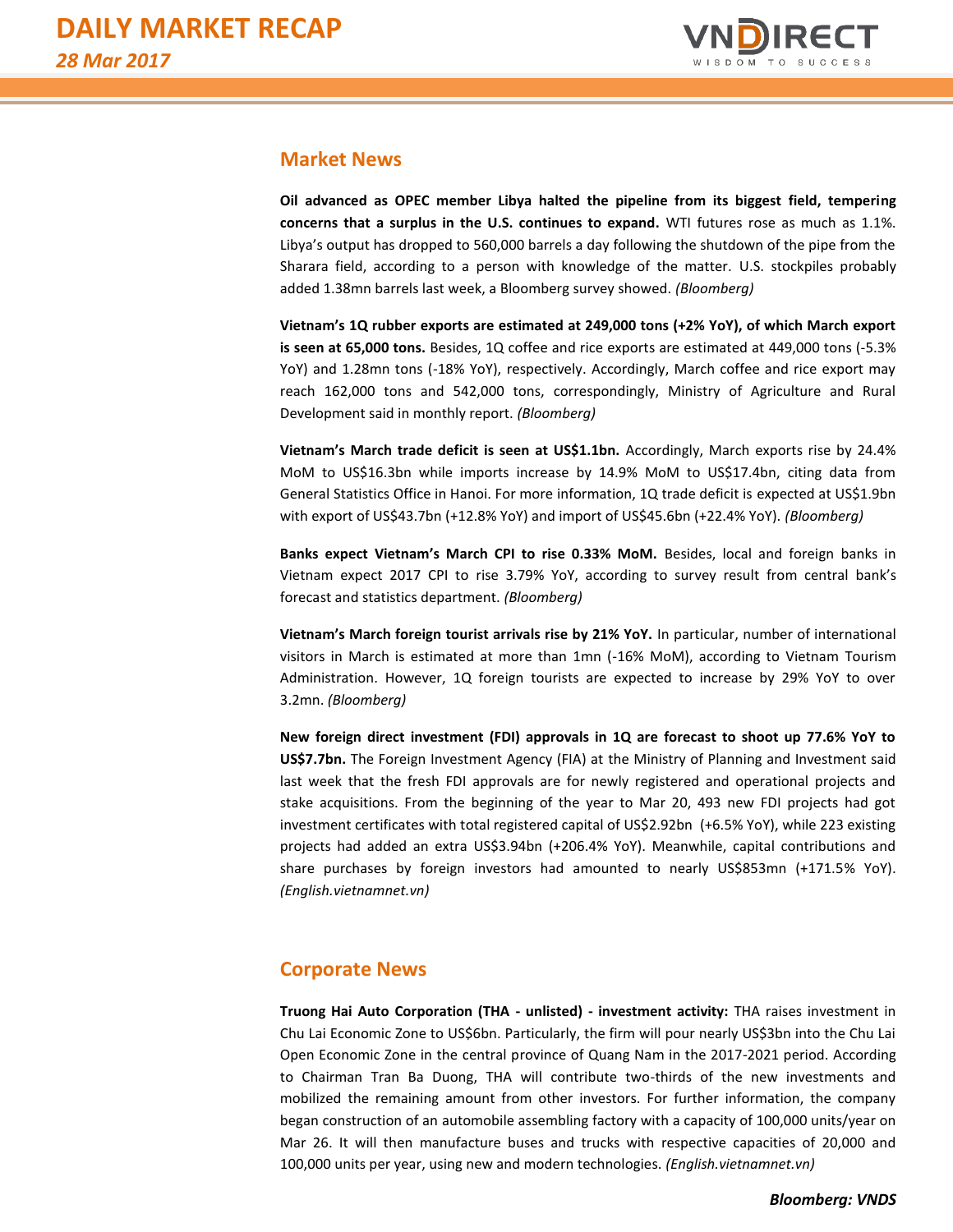

**Vietnam Dairy Products (VNM VN) - shareholder's activity:** SCIC Investment Limited Company (SIC) has registered to divest its entire stake of 336,070 VNM shares (0.023%) via order-matching and put-through methods from Mar 29 to Apr 27. *(Cafef.vn)*

**Novaland Investment Group Corporation (NVL VN) - bond issuance:** NVL's BoD approves the plan to issue VND1.8trl worth of corporate bonds, according to statement on its website. *(Bloomberg)*

**Hang Xanh Motors Service JSC (HAX VN) - shareholder's activity:** Mr. Hoang Duc Hung sold 700,300 HAX shares on Mar 20, thereby decreasing his stake to 138,633 shares (0.97%) and being no longer HAX's major shareholder. *(Cafef.vn)*

**Binh Duong Minerals & Construction JSC (KSB VN) - shareholder's activity:** On Mar 21, Mr. Le Quoc Hung bought 140,000 KSB shares, thus lifting his stake from 5.57% to 6.17% (1,443,800 shares). *(Cafef.vn)*

**GTNFoods JSC (GTN VN) - 2017 business plan, treasury share and key personnel change:** GTN has set 2017 business targets with VND3.95trl in consolidated revenue (+113.5% YoY) and VND225bn in consolidated EAT (+466% YoY). Besides, the company has also decided to buy 5mn treasury shares this year via order-matching, put-through, or off-exchange methods. Besides, GTN plans to allow its major shareholder West Ocean Invest JSC to increase its stake in the firm from the current 24.36% to 25% without public bidding. Additionally, the company has proposed to dismiss 2 BoD members, including Mr. Nguyen Tri Thien and Mr. Hoang Manh Cuong, and nominate Mr. Lars Kjaer - Vice CEO of major shareholder PENM Partners - and Vilico's CEO Nguyen Hong Anh as new BoD members. *(Cafef.vn)*

**Vietnam Container Shipping JSC (VSC VN) - 2017 business targets, dividend payment, and ESOP shares:** VSC has approved the 2017 business plan with VND1.15trl in revenue, VND270bn in EBT, and 20%-25% in dividend ratio (not stated in cash or stock). In addition, the company expects to pay 2016 stock dividend at the ratio of 10:1 in 2Q2017. Moreover, VSC will issue a maximum of 900,000 ESOP shares at the price of VND15,000/share. The ESOP shares will be subject to 2-year transfer restriction. *(Cafef.vn)*

**Superdong Fast Ferry Kien Giang JSC (SKG VN) - business activity:** SKG has signed a shipbuilding contract worth US\$2mn with Kaibouk Shipyard (M) SDN. BHD (Malaysia) to build Superdong Con Dao II speedboat for Soc Trang - Con Dao route. The payment will be divided into 4 phases, of which the first phase (25% of the contract value) will be paid immediately after signing the contract. *(Cafef.vn)*

**OPC Pharmaceutical JSC (OPC VN) - 2017 business plan:** According to 2016 annual report, OPC sets its 2017 business targets with VND760bn in revenue, VND103bn in EBT, and 20% in dividend ratio (not stated in cash or stock). *(Cafef.vn)*

**Viet Nam - Italy Steel Joint Stock Company (VIS VN) - share issuance:** VIS' 2017 AGM approved the issuance of over 24.61mn shares to the existing shareholder at the ratio of 2:1 and the price of VND15,000/share. The funds raised from such issuance will be used for expanding VIS' steel plant. Additionally, the AGM also approved 2017 business plan with total steel output of 500,000 tons, total sales volume of 420,000 tons, revenue of VND6.213trl and EBT of VND152bn (+100% YoY). *(Vietstock.vn)*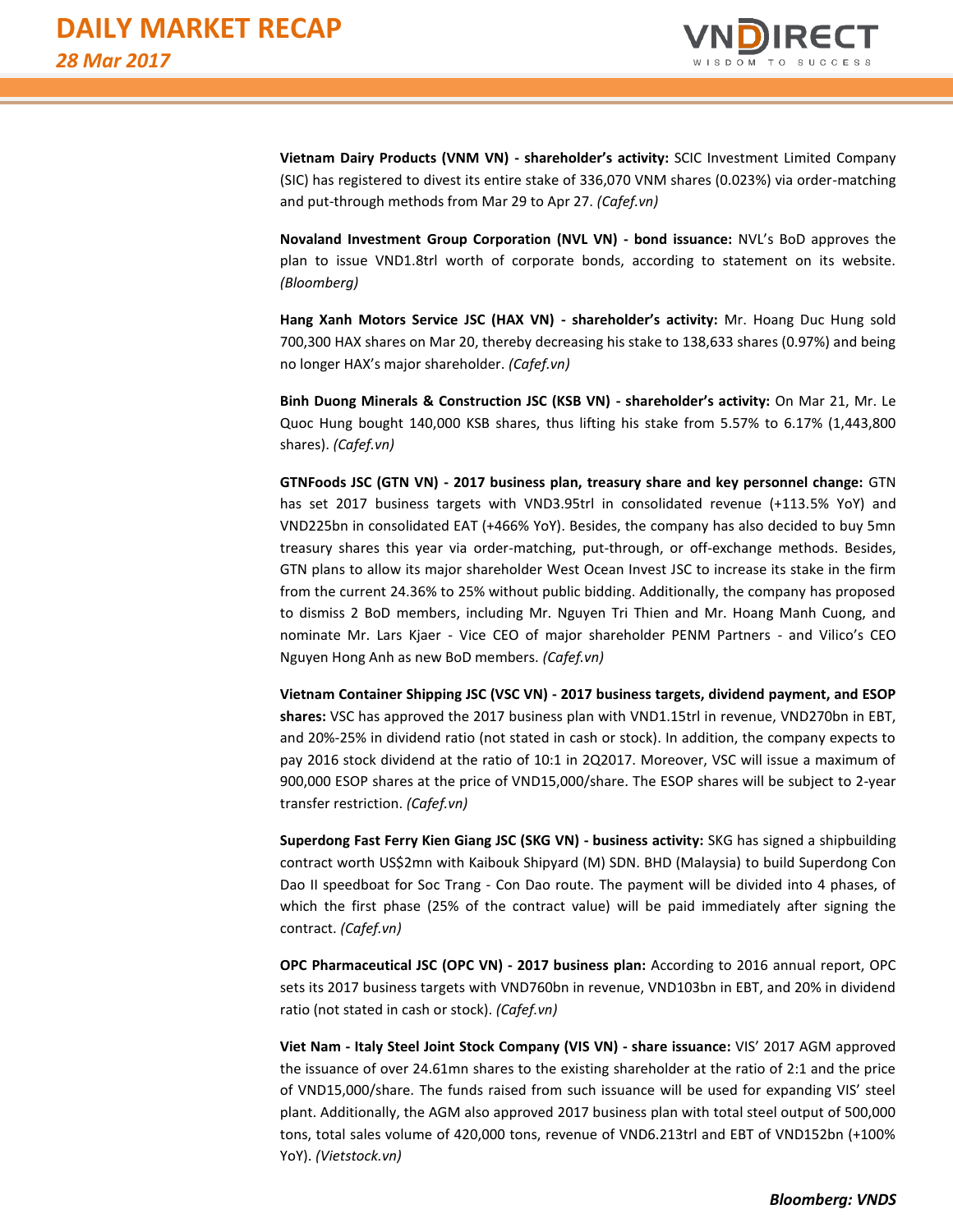

**Petrovietnam Low Pressure Gas Distribution JSC (PGD VN) - 2017 business plan:** For 2017, PGD plans to achieve VND5.912trl in revenue (+25% YoY) and VND157.7bn in EAT (-28% YoY). *(Cafef.vn)*

**Hoang Huy Investment Services JSC (HHS VN) - 2017 business targets:** HHS has approved 2017 business plan with VND1.7trl in total revenue (+7.75% YoY), VND163bn in EBT, and 6-8% in dividend ratio (not stated in cash or stock). *(Cafef.vn)* 

**Petroleum Mechanical Stock Company (PMS VN) - 2017 business plan and shareholder's activity:** PMS has set its 2017 business targets with revenue of VND845.8bn (+12% YoY), EBT of VND19bn (-52% YoY), and total investment value of VND21.6bn. In addition, the firm plans to pay 2017 dividend ratio of 12% (not stated in cash or stock). Besides, Daewon - Thu Duc Housing Development JSC, which relates to Vice Chairman Howang Yu Nam, sold 96,300 PMS shares out of 1,396,300 shares registered from Feb 23 to Mar 23. After the transaction, the firm holds 1.3mn shares (18.05%). *(Cafef.vn & Vietstock.vn)*

**Hamico Group Mineral JSC (KSH VN) - shareholder's activity:** Mr. Tran Long Hung, who relates to Head of Supervisory Board Hoang Quoc Anh, sold 700,000 KSH shares (2.5%) from Mar 20 to Mar 24 via order-matching method. *(Cafef.vn)*

**Thanh Nam Construction and Investment JSC (CSC VN) - shareholder's activity:** Ms. Huynh Thi Mai Dung, wife of Vice Chairman Nguyen Do Lang, has registered to buy 500,000 CSC shares for her investment purpose via order-matching and put-through methods from Mar 28 to Apr 21. Currently, she owns 655,896 shares (6.56%). *(Cafef.vn)*

**Transimex-Saigon Corporation (TMS VN) - shareholders' activities:** For the purpose of rebalancing the firm's investment portfolio, HANECO Commercial Export - Import Company Limited has registered to divest its entire 151,843 shares owned (0.44%) from Mar 29 to Apr 27 via order-matching and put-through methods. Besides, BoD member Bui Minh Tuan - a brother of Chairman Bui Tuan Ngoc - has registered to buy 500,000 shares from Mar 30 to Apr 28 via order-matching or put-through method. If successful, Mr. Tuan will increase his stake in TMS from 3,364,518 shares (9.737%) to 3,864,518 (11.184%). *(Cafef.vn)*

**PVI Holdings (PVI VN) - dividend payment and FOL lifting:** PVI's BoD has approved to pay total 2016 dividend ratio of 20% (vs. the year target of 12%). In addition, the firm will seek for shareholders' approval to lift its FOL from 49% to 100%. Currently, HDI Global SE is the largest foreign shareholder owning 37.63% stake. For further information, PVI will hold 2017 AGM on Apr 27. *(Cafef.vn)*

**Thai Nguyen Non-Ferrous Metal JSC (TMG VN - UPCOM) - shareholders' activities:** Mr. Vu Duc Trung sold 2.16mn TMG shares on Mar 22. After the transaction, he still holds 1,936,000 shares (10.76%). In addition, on the same day, Mr. Nguyen Hoang Cuong bought 1,965,600 shares (10.92%). Prior to the transaction, he did not hold any stake in TMG. *(Vietstock.vn & Hnx.vn)*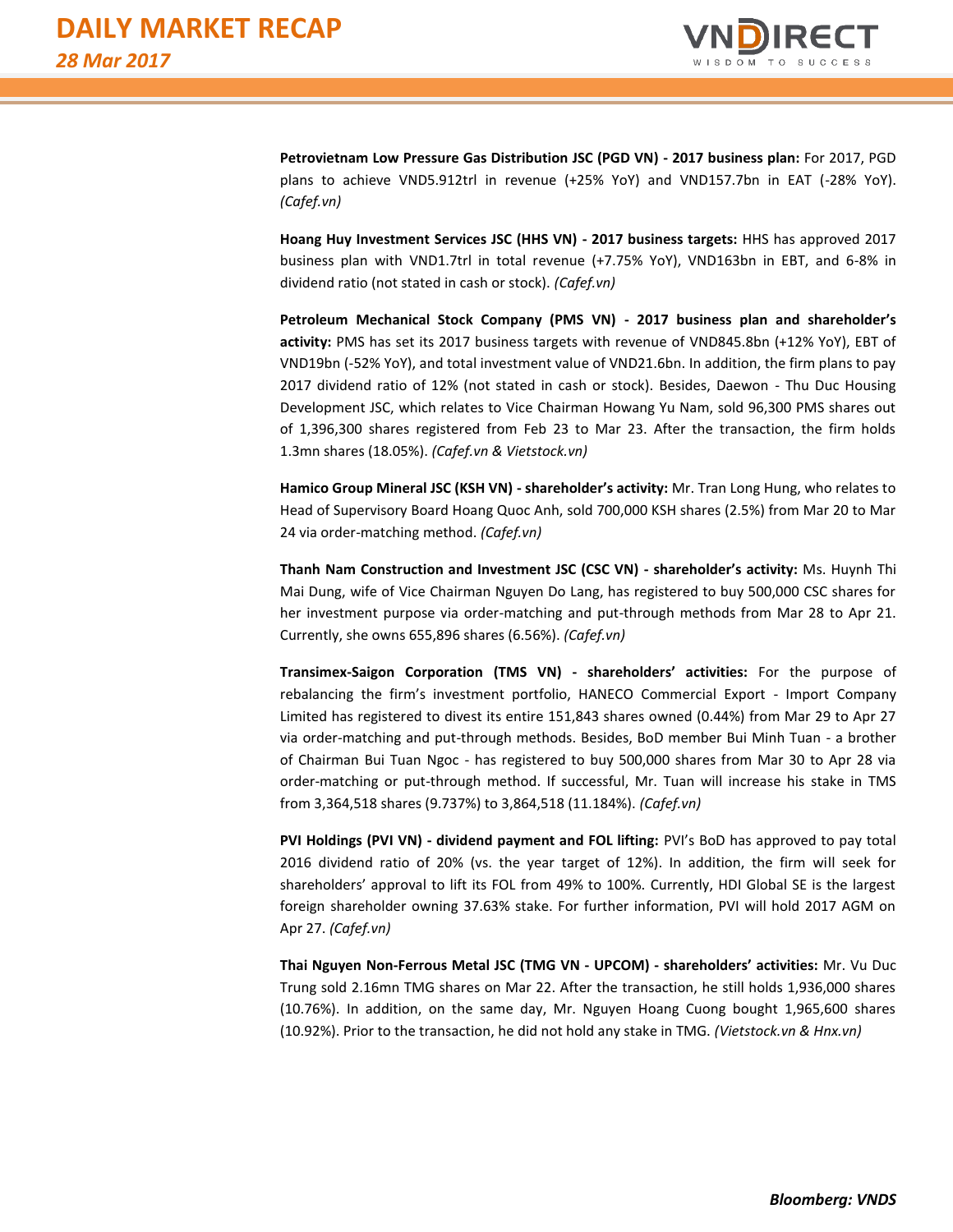

# **MARKET MOVEMENTS**

| <b>HOSE</b>        |              |       |         |         |            |                    |              |       | <b>HNX</b> |        |            |
|--------------------|--------------|-------|---------|---------|------------|--------------------|--------------|-------|------------|--------|------------|
| <b>Top gainers</b> |              |       |         |         | <b>VND</b> | <b>Top gainers</b> |              |       |            |        | <b>VND</b> |
| <b>Ticker</b>      | Last         | Chg   | $%$ chg | Vol.    | Index      | <b>Ticker</b>      | Last         | Chg   | %chg       | Vol.   | Index      |
|                    | <b>Price</b> |       |         |         | impact     |                    | <b>Price</b> |       |            |        | impact     |
| <b>APG</b>         | 6,730        | 440   | 7.0     | 564,370 | 0.003      | PIC                | 12.100       | 1.100 | 10.0       | 3,000  | 0.000      |
| PPI                | 2,460        | 160   | 7.0     | 921,310 | 0.003      | VSA                | 23,700       | 2,100 | 9.7        | 100    | 0.000      |
| QCG                | 6,010        | 390   | 6.9     | 804,420 | 0.046      | QTC                | 25,200       | 2,200 | 9.6        | 700    | 0.000      |
| HU3                | 8,660        | 560   | 6.9     | 9,700   | 0.002      | TPP                | 29,300       | 2,500 | 9.3        | 11,200 | 0.000      |
| <b>KDH</b>         | 25,850       | 1,650 | 6.8     | 226,110 | 0.165      | HLY                | 17,800       | 1,500 | 9.2        | 200    | 0.000      |

| <b>Top losers</b> |                      |          |        |         | <b>VND</b>      | <b>Top losers</b> |                      |          |         |         | <b>VND</b>      |
|-------------------|----------------------|----------|--------|---------|-----------------|-------------------|----------------------|----------|---------|---------|-----------------|
| <b>Ticker</b>     | Last<br><b>Price</b> | Chg      | %chg   | Vol.    | Index<br>impact | Ticker            | Last<br><b>Price</b> | Chg      | %chg    | Vol.    | Index<br>impact |
| <b>HID</b>        | 5,200                | $-390$   | $-7.0$ | 4.89MLN | $-0.005$        | <b>SEB</b>        | 31.500               | $-3,500$ | $-10.0$ | 25,100  | 0.000           |
| <b>CYC</b>        | 3.640                | $-270$   | $-6.9$ | 50      | 0.000           | <b>PPP</b>        | 12.700               | $-1.400$ | $-9.9$  | 100     | 0.000           |
| <b>EMC</b>        | 14.500               | $-1.000$ | $-6.5$ | 6.740   | $-0.005$        | <b>SVN</b>        | 2,800                | $-300$   | -9.7    | 608,900 | 0.000           |
| <b>HTL</b>        | 43.950               | $-3.000$ | $-6.4$ | 2.630   | $-0.015$        | BHT               | 3,800                | $-400$   | $-9.5$  | 100     | 0.000           |
| <b>BGM</b>        | 920                  | -60      | $-6.1$ | 73.780  | $-0.001$        | LM7               | 2.900                | $-300$   | $-9.4$  | 100     | 0.000           |

|               | <b>Top index movers</b> |       |      |         | <b>VND</b>   |               | <b>Top index movers</b> |       |      |         | <b>VND</b> |
|---------------|-------------------------|-------|------|---------|--------------|---------------|-------------------------|-------|------|---------|------------|
| <b>Ticker</b> | Last                    | Chg   | %chg | Vol.    | <b>Index</b> | <b>Ticker</b> | Last                    | Chg   | %chg | Vol.    | Index      |
|               | <b>Price</b>            |       |      |         | impact       |               | <b>Price</b>            |       |      |         | impact     |
| <b>ROS</b>    | 160.300                 | 1,800 | 1.1  | 2.85MLN | 0.331        | PVI           | 27.200                  | 2.000 | 7.9  | 418.400 | 0.052      |
| <b>KDH</b>    | 25,850                  | 1,650 | 6.8  | 226.110 | 0.165        | <b>NTP</b>    | 74.700                  | 1.700 | 2.3  | 7.200   | 0.049      |
| <b>REE</b>    | 27.750                  | 1.050 | 3.9  | 2.40MLN | 0.139        | DBC           | 32,000                  | 500   | 1.6  | 294.700 | 0.030      |
| VJC           | 130.900                 | 1,000 | 0.8  | 475.680 | 0.128        | <b>SHS</b>    | 8,400                   | 200   | 2.4  | 797.900 | 0.020      |
| <b>LGC</b>    | 23,500                  | 1,500 | 6.8  | 16,240  | 0.124        | VNR           | 24,500                  | 500   | 2.1  | 11,300  | 0.015      |

|               | Top index laggers |          |        |         | <b>VND</b>      |               | Top index laggers    |          |        |         | <b>VND</b>      |
|---------------|-------------------|----------|--------|---------|-----------------|---------------|----------------------|----------|--------|---------|-----------------|
| <b>Ticker</b> | Last<br>Price     | Chg      | %chg   | Vol.    | Index<br>impact | <b>Ticker</b> | Last<br><b>Price</b> | Chg      | %chg   | Vol.    | Index<br>impact |
| <b>MSN</b>    | 46.000            | $-1.800$ | $-3.8$ | 629.870 | $-0.883$        | ACB           | 24.700               | $-500$   | $-2.0$ | 3.88MLN | $-0.430$        |
| <b>VNM</b>    | 140.800           | $-1.200$ | $-0.9$ | 1.03MLN | $-0.745$        | <b>SHB</b>    | 5,800                | $-300$   | -4.9   | 6.73MLN | $-0.290$        |
| <b>VCB</b>    | 37.400            | $-400$   | -1.1   | 1.95MLN | $-0.615$        | <b>HUT</b>    | 14.200               | $-400$   | $-2.7$ | 3.44MLN | $-0.059$        |
| <b>BID</b>    | 17,400            | $-350$   | $-2.0$ | 3.13MLN | $-0.512$        | VCS           | 162.500              | $-1.400$ | $-0.9$ | 44.700  | $-0.028$        |
| <b>CTG</b>    | 18,500            | $-300$   | $-1.6$ | 992,200 | $-0.478$        | <b>VND</b>    | 14,500               | $-200$   | $-1.4$ | 366,700 | $-0.022$        |

| Top active volume |                      |        |         |          | <b>VND</b>      |               | <b>Top active volume</b> |        |        |         | <b>VND</b>      |
|-------------------|----------------------|--------|---------|----------|-----------------|---------------|--------------------------|--------|--------|---------|-----------------|
| <b>Ticker</b>     | Last<br><b>Price</b> | Chg    | %chg    | Vol.     | Index<br>impact | <b>Ticker</b> | Last<br><b>Price</b>     | Chg    | %chg   | Vol.    | Index<br>impact |
| <b>ITA</b>        | 4.200                | -40    | $-0.9$  | 17.02MLN | $-0.014$        | <b>SHB</b>    | 5,800                    | $-300$ | -4.9   | 6.73MLN | 0.000           |
| <b>FLC</b>        | 8,390                | 90     | $1.1\,$ | 15.65MLN | 0.025           | ACB           | 24,700                   | $-500$ | $-2.0$ | 3.88MLN | 0.000           |
| <b>HAG</b>        | 9.650                | $-250$ | $-2.5$  | 15.34MLN | $-0.084$        | <b>HUT</b>    | 14.200                   | $-400$ | $-2.7$ | 3.44MLN | 0.000           |
| <b>VHG</b>        | 2,720                | 170    | 6.7     | 11.99MLN | 0.011           | <b>VCG</b>    | 16,100                   | 0      | 0.0    | 2.30MLN | 0.000           |
| HQC               | 2,630                | $-20$  | $-0.8$  | 9.07MLN  | $-0.004$        | <b>HKB</b>    | 6,800                    | $-400$ | $-5.6$ | 1.76MLN | 0.000           |

|                    | <b>HNX</b> |       |      |        |        |  |  |  |  |  |
|--------------------|------------|-------|------|--------|--------|--|--|--|--|--|
| <b>Top gainers</b> |            |       |      |        |        |  |  |  |  |  |
| <b>Ticker</b>      | Last       | Chg   | %chg | Vol.   | Index  |  |  |  |  |  |
|                    | Price      |       |      |        | impact |  |  |  |  |  |
| PIC                | 12,100     | 1,100 | 10.0 | 3,000  | 0.000  |  |  |  |  |  |
| VSA                | 23,700     | 2,100 | 9.7  | 100    | 0.000  |  |  |  |  |  |
| <b>QTC</b>         | 25,200     | 2,200 | 9.6  | 700    | 0.000  |  |  |  |  |  |
| <b>TPP</b>         | 29,300     | 2,500 | 9.3  | 11,200 | 0.000  |  |  |  |  |  |
| HLY                | 17,800     | 1,500 | 9.2  | 200    | 0.000  |  |  |  |  |  |

| <b>Top losers</b> |              |          |         |         | <b>VND</b> |
|-------------------|--------------|----------|---------|---------|------------|
| <b>Ticker</b>     | Last         | Chg      | %chg    | Vol.    | Index      |
|                   | <b>Price</b> |          |         |         | impact     |
| <b>SEB</b>        | 31,500       | $-3,500$ | $-10.0$ | 25,100  | 0.000      |
| <b>PPP</b>        | 12,700       | $-1,400$ | $-9.9$  | 100     | 0.000      |
| <b>SVN</b>        | 2,800        | $-300$   | $-9.7$  | 608,900 | 0.000      |
| BHT               | 3,800        | $-400$   | $-9.5$  | 100     | 0.000      |
| LM7               | 2,900        | $-300$   | $-9.4$  | 100     | 0.000      |

| <b>Top index movers</b> |        |       |      |         |        |  |  |  |  |  |
|-------------------------|--------|-------|------|---------|--------|--|--|--|--|--|
| <b>Ticker</b>           | Last   | Chg   | %chg | Vol.    | Index  |  |  |  |  |  |
|                         | Price  |       |      |         | impact |  |  |  |  |  |
| <b>PVI</b>              | 27,200 | 2,000 | 7.9  | 418,400 | 0.052  |  |  |  |  |  |
| <b>NTP</b>              | 74,700 | 1,700 | 2.3  | 7,200   | 0.049  |  |  |  |  |  |
| <b>DBC</b>              | 32,000 | 500   | 1.6  | 294.700 | 0.030  |  |  |  |  |  |
| <b>SHS</b>              | 8,400  | 200   | 2.4  | 797,900 | 0.020  |  |  |  |  |  |
| VNR                     | 24,500 | 500   | 2.1  | 11,300  | 0.015  |  |  |  |  |  |

| <b>Top index laggers</b> |         |          |        |         |          |  |  |  |  |  |  |  |  |
|--------------------------|---------|----------|--------|---------|----------|--|--|--|--|--|--|--|--|
| <b>Ticker</b>            | Last    | Chg      | %chg   | Vol.    | Index    |  |  |  |  |  |  |  |  |
|                          | Price   |          |        |         | impact   |  |  |  |  |  |  |  |  |
| ACB                      | 24,700  | -500     | $-2.0$ | 3.88MLN | $-0.430$ |  |  |  |  |  |  |  |  |
| SHB                      | 5,800   | $-300$   | $-4.9$ | 6.73MLN | $-0.290$ |  |  |  |  |  |  |  |  |
| HUT                      | 14.200  | $-400$   | $-2.7$ | 3.44MLN | $-0.059$ |  |  |  |  |  |  |  |  |
| VCS                      | 162,500 | $-1,400$ | $-0.9$ | 44.700  | $-0.028$ |  |  |  |  |  |  |  |  |
| VND                      | 14,500  | $-200$   | $-1.4$ | 366,700 | $-0.022$ |  |  |  |  |  |  |  |  |

| <b>Top active volume</b><br><b>VND</b> |              |        |        |         |              |  |  |  |  |  |  |  |  |  |
|----------------------------------------|--------------|--------|--------|---------|--------------|--|--|--|--|--|--|--|--|--|
| <b>Ticker</b>                          | Last         | Chg    | %chg   | Vol.    | <b>Index</b> |  |  |  |  |  |  |  |  |  |
|                                        | <b>Price</b> |        |        |         | impact       |  |  |  |  |  |  |  |  |  |
| <b>SHB</b>                             | 5,800        | $-300$ | $-4.9$ | 6.73MLN | 0.000        |  |  |  |  |  |  |  |  |  |
| <b>ACB</b>                             | 24,700       | $-500$ | $-2.0$ | 3.88MLN | 0.000        |  |  |  |  |  |  |  |  |  |
| <b>HUT</b>                             | 14.200       | $-400$ | $-2.7$ | 3.44MLN | 0.000        |  |  |  |  |  |  |  |  |  |
| VCG                                    | 16,100       | 0      | 0.0    | 2.30MLN | 0.000        |  |  |  |  |  |  |  |  |  |
| <b>HKB</b>                             | 6,800        | -400   | $-5.6$ | 1.76MLN | 0.000        |  |  |  |  |  |  |  |  |  |

*Source: Bloomberg*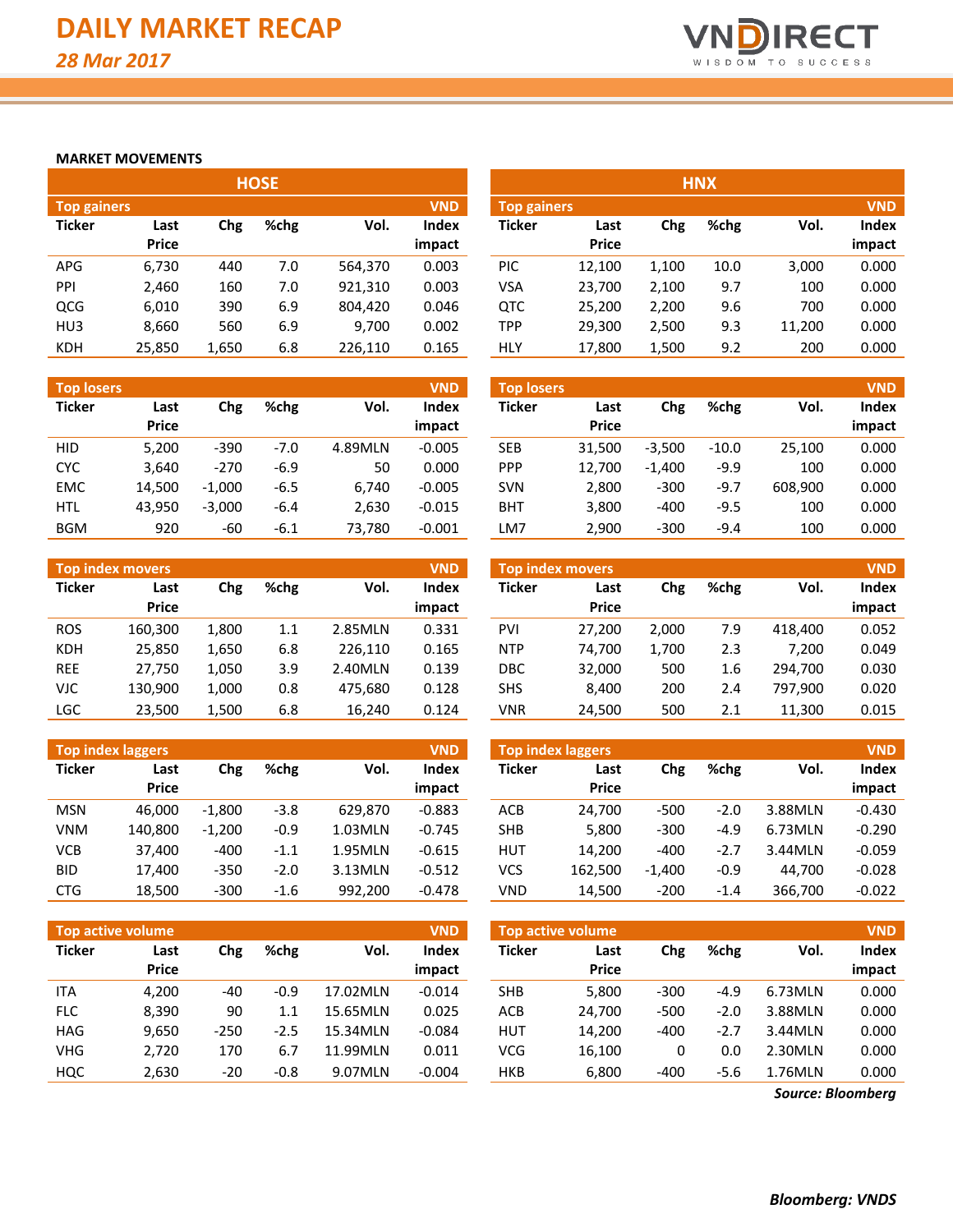

# **FOREIGN ACTIVITIES**

| <b>Volume (Mn'shs)</b> | <b>HOSE</b> | d/d      | <b>HNX</b> | d/d      | Value (VND'bn)        | <b>HOSE</b> | d/d      | <b>HNX</b>               | d/d      |
|------------------------|-------------|----------|------------|----------|-----------------------|-------------|----------|--------------------------|----------|
| <b>F.BUY</b>           | 7.9         | $-38.8%$ | 1.1        | -41.6%   | <b>BUY</b>            | 358         | $-17.3%$ | 21                       | $-11.7%$ |
| % of market            | 3.6%        |          | 2.4%       |          | % of market           | 10.1%       |          | 3.7%                     |          |
| <b>F.SELL</b>          | 9.1         | 13.4%    | 1.0        | $-8.1\%$ | <b>SELL</b>           | 289         | 12.7%    |                          | $-29.6%$ |
| % of market            | 0.0%        |          | 0.0%       |          | % of market           | 0.0%        |          | 1.7%                     |          |
| <b>NET BUY (SELL)</b>  | (1.2)       |          | 0.1        |          | <b>NET BUY (SELL)</b> | 68          |          | 11                       |          |
|                        |             |          |            |          |                       |             |          | $\overline{\phantom{a}}$ |          |

*Source: HSX, HNX*

Foreign net buy/sell (30 days) in VND'bn 350 300 250 200 150 100 50  $\pmb{0}$ BAIRY I Luther 11 May 20 May 23 May 26 May **Haskep** 21-Feb **Allan** 24xxeb **A** FED 2-Max S-Max 27- Feb  $(50)$  $(100)$  $(150)$  $(200)$  $(250)$  $(300)$ **HOSE**  $HNX$ 

# **2017 ACCUMULATION**

| Volume (Mn'shs)       |        | HOSE % of 2016 |      | HNX % of 2016 | Value (VND'bn)        | <b>HOSE</b> | % of 2016 |      | HNX % of 2016 |
|-----------------------|--------|----------------|------|---------------|-----------------------|-------------|-----------|------|---------------|
| <b>BUY</b>            | 526.5  | 21.4%          | 62.4 | 15.8%         | <b>BUY</b>            | 23.877      | 26.2%     | 907  | 14.6%         |
| % of market           | 6.0%   |                | 2.7% |               | % of market           | 13.8%       |           | 3.6% |               |
| <b>SELL</b>           | 612.5  | 22.9%          | 42.2 | 12.9%         | <b>SELL</b>           | 21.186      | 21.4%     | 686  | 13.5%         |
| % of market           | 6.9%   |                | 1.8% |               | % of market           | 12.3%       |           | 2.8% |               |
| <b>NET BUY (SELL)</b> | (86.0) |                | 20.2 |               | <b>NET BUY (SELL)</b> | 2,691       |           | 221  |               |

*Source: HSX, HNX*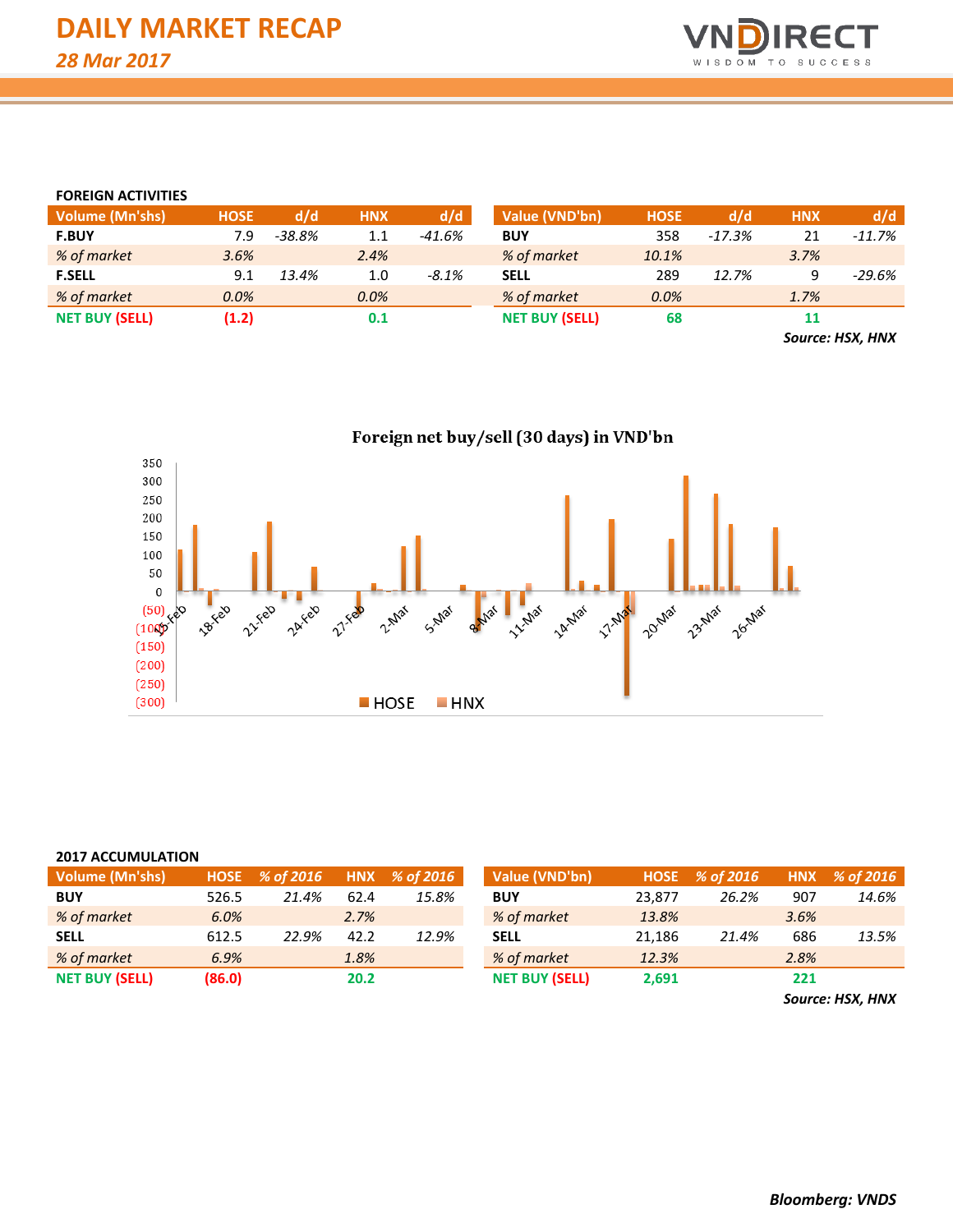

# **FOREIGN ACTIVITIES**

|               |                               | <b>HOSE</b> |         |       |                        | <b>HNX</b>    |                                         |        |         |              |                 |  |  |
|---------------|-------------------------------|-------------|---------|-------|------------------------|---------------|-----------------------------------------|--------|---------|--------------|-----------------|--|--|
|               | Top buy by foreigners (value) |             |         |       | <b>VND'bn</b>          |               | VND'bn<br>Top buy by foreigners (value) |        |         |              |                 |  |  |
| <b>Ticker</b> | Last<br><b>Price</b>          | Chg         | %chg    | Value | <b>Index</b><br>impact | <b>Ticker</b> | Last<br><b>Price</b>                    | Chg    | %chg    | <b>Value</b> | Index<br>impact |  |  |
| <b>VNM</b>    | 140,800                       | $-1.200$    | $-0.85$ | 76.7  | $-0.745$               | <b>PVS</b>    | 17,500                                  | 0      | 0.00    | 7.0          | 0.000           |  |  |
| <b>SAB</b>    | 199,000                       | $-1.000$    | $-0.50$ | 41.6  | $-0.274$               | <b>DBC</b>    | 32,000                                  | 500    | 1.59    | 5.7          | 0.000           |  |  |
| <b>VJC</b>    | 130,900                       | 1,000       | 0.77    | 31.2  | 0.128                  | <b>VGC</b>    | 15,200                                  | 200    | 1.33    | 2.0          | 0.000           |  |  |
| <b>KBC</b>    | 15,400                        | 150         | 0.98    | 22.7  | 0.031                  | νкс           | 13,700                                  | $-200$ | $-1.44$ | 0.8          | 0.000           |  |  |
| <b>MSN</b>    | 46.000                        | $-1,800$    | $-3.77$ | 16.5  | $-0.883$               | <b>BVS</b>    | 16,100                                  | $-200$ | $-1.23$ | 0.8          | 0.000           |  |  |

|               | Top sell by foreigners (value) |          |         |       | VND'bn          | Top sell by foreigners (value) |                      |          |         |              |                 |
|---------------|--------------------------------|----------|---------|-------|-----------------|--------------------------------|----------------------|----------|---------|--------------|-----------------|
| <b>Ticker</b> | Last<br><b>Price</b>           | Chg      | %chg    | Value | Index<br>impact | <b>Ticker</b>                  | Last<br><b>Price</b> | Chg      | %chg    | <b>Value</b> | Index<br>impact |
| SAB           | 199,000                        | $-1.000$ | $-0.50$ | 43.6  | $-0.274$        | <b>SHB</b>                     | 5,800                | $-300$   | $-4.92$ | 4.2          | 0.000           |
| <b>KDC</b>    | 41.300                         | $-200$   | $-0.48$ | 37.2  | $-0.022$        | <b>PVS</b>                     | 17.500               | 0        | 0.00    | 1.9          | 0.000           |
| <b>VCB</b>    | 37.400                         | -400     | $-1.06$ | 34.8  | $-0.615$        | LHC                            | 66,000               | $-1.000$ | $-1.49$ | 0.6          | 0.000           |
| <b>HPG</b>    | 42.950                         | $-100$   | $-0.23$ | 24.6  | $-0.036$        | TTC                            | 19.200               | 700      | 3.78    | 0.4          | 0.000           |
| <b>PVD</b>    | 20.300                         | 150      | 0.74    | 18.0  | 0.025           | <b>MAS</b>                     | 103.900              | $-100$   | $-0.10$ | 0.2          | 0.000           |

|               | Top net buy by foreigners (value) |          |         |       | <b>VND'bn</b>   | Top net buy by foreigners (value) | <b>VND'bn</b>        |        |         |              |                 |
|---------------|-----------------------------------|----------|---------|-------|-----------------|-----------------------------------|----------------------|--------|---------|--------------|-----------------|
| <b>Ticker</b> | Last<br><b>Price</b>              | Chg      | %chg    | Value | Index<br>impact | <b>Ticker</b>                     | Last<br><b>Price</b> | Chg    | %chg    | <b>Value</b> | Index<br>impact |
| <b>VNM</b>    | 140.800                           | $-1.200$ | $-0.85$ | 66.4  | $-0.745$        | <b>DBC</b>                        | 32.000               | 500    | 1.59    | 5.7          | 0.000           |
| <b>VJC</b>    | 130.900                           | 1.000    | 0.77    | 31.2  | 0.128           | <b>PVS</b>                        | 17.500               | 0      | 0.00    | 5.0          | 0.000           |
| <b>KBC</b>    | 15,400                            | 150      | 0.98    | 21.7  | 0.031           | <b>VGC</b>                        | 15,200               | 200    | 1.33    | 2.0          | 0.000           |
| <b>DMC</b>    | 95,500                            | 0        | 0.00    | 15.5  | 0.000           | νкс                               | 13,700               | $-200$ | $-1.44$ | 0.8          | 0.000           |
| <b>VHC</b>    | 54,300                            | 800      | 1.50    | 8.9   | 0.032           | <b>BVS</b>                        | 16,100               | $-200$ | $-1.23$ | 0.7          | 0.000           |

|               | Top net sell by foreigners (value) |        |         |         | <b>VND'bn</b>   |               | Top net sell by foreigners (value) |          |         |              |                 |  |  |
|---------------|------------------------------------|--------|---------|---------|-----------------|---------------|------------------------------------|----------|---------|--------------|-----------------|--|--|
| <b>Ticker</b> | Last<br><b>Price</b>               | Chg    | %chg    | Value   | Index<br>impact | <b>Ticker</b> | Last<br><b>Price</b>               | Chg      | %chg    | <b>Value</b> | Index<br>impact |  |  |
|               |                                    |        |         |         |                 |               |                                    |          |         |              |                 |  |  |
| <b>VCB</b>    | 37.400                             | -400   | $-1.06$ | $-27.0$ | $-0.615$        | <b>SHB</b>    | 5,800                              | $-300$   | $-4.92$ | $-3.9$       | 0.000           |  |  |
| <b>KDC</b>    | 41.300                             | $-200$ | $-0.48$ | $-24.6$ | $-0.022$        | LHC           | 66.000                             | $-1.000$ | $-1.49$ | $-0.6$       | 0.000           |  |  |
| <b>PVD</b>    | 20,300                             | 150    | 0.74    | $-16.8$ | 0.025           | TTC           | 19,200                             | 700      | 3.78    | $-0.4$       | 0.000           |  |  |
| <b>HPG</b>    | 42.950                             | $-100$ | $-0.23$ | $-14.0$ | $-0.036$        | VNR           | 24.500                             | 500      | 2.08    | $-0.2$       | 0.000           |  |  |
| <b>HSG</b>    | 48,800                             | 650    | 1.35    | $-11.6$ | 0.055           | SHN           | 10,000                             | 0        | 0.00    | $-0.2$       | 0.000           |  |  |

*Source: Bloomberg, HOSE, HNX*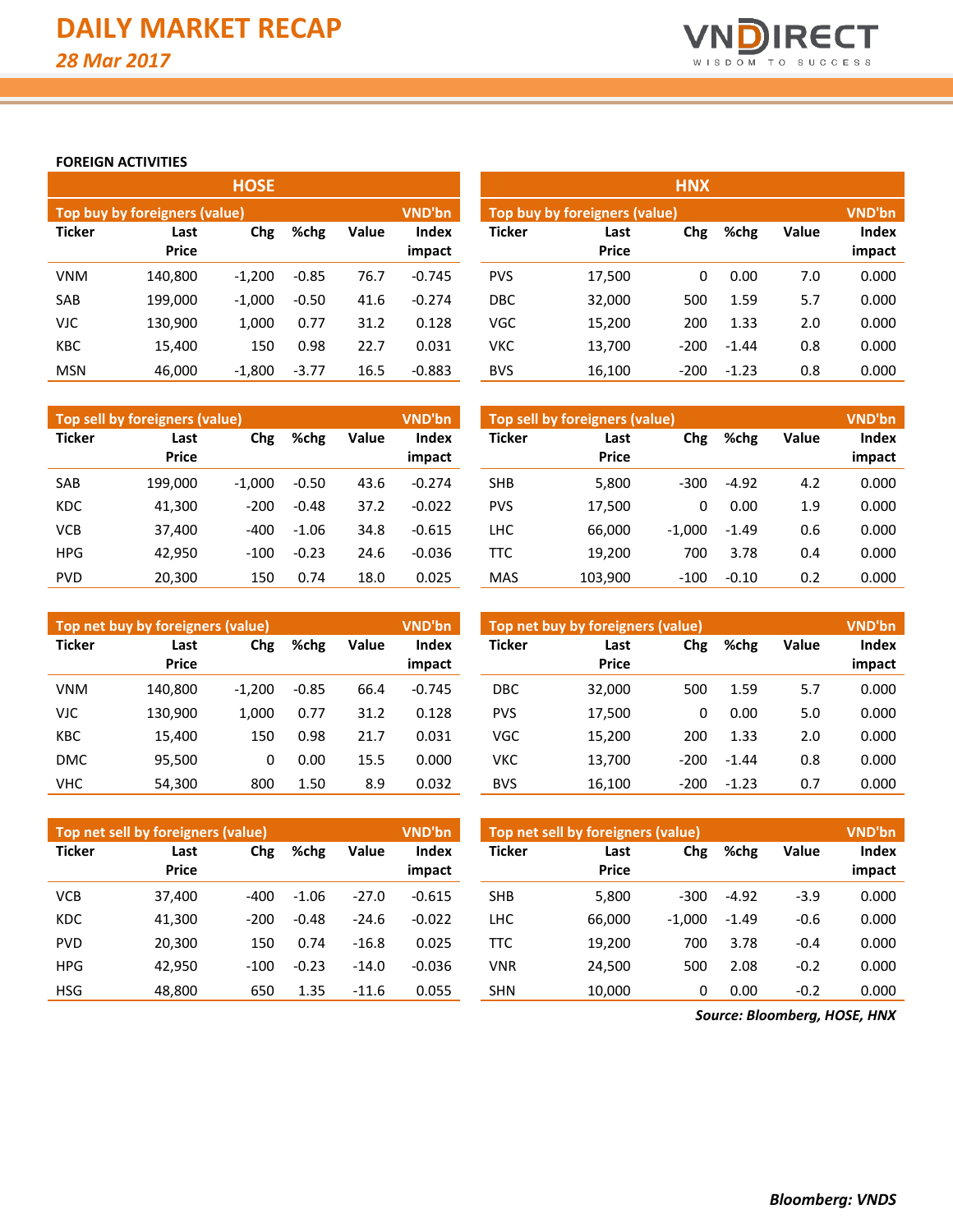

# **TOP 70 MARKET CAPS SNAPSHOT ON HOSE**

| No.            | <b>Ticker</b>      | <b>Price</b> |         | Price change (%) |         | Mkt. Cap       | Outs. Vol. | <b>Float ratio</b> | <b>Avail. FII</b> | Ave. daily vol. |             | <b>EPS</b>     |                | P/E              | P/B              | <b>ROE</b> | <b>ROA</b>     |
|----------------|--------------------|--------------|---------|------------------|---------|----------------|------------|--------------------|-------------------|-----------------|-------------|----------------|----------------|------------------|------------------|------------|----------------|
|                |                    | <b>VND</b>   | 1M      | 3M               | 6M      | <b>US\$mln</b> | Mln'shs    | %                  | %                 | (30 days-shs)   | <b>T12M</b> | <b>Diluted</b> | 1Y Gr.         | $\boldsymbol{X}$ | $\boldsymbol{x}$ | %          | $\frac{9}{6}$  |
| 1              | <b>VNM VM</b>      | 140,800      | 7.2     | 11.7             | 0.6     | 8,976          | 1,451      | 57.4               | 45.9              | 797,522         | 5,832       | 5,831          | 19.9           | 24.1             | 9.2              | 39.3       | 32.9           |
| $\overline{2}$ | <b>VCB VM</b>      | 37,400       | 0.0     | 5.1              | $-4.1$  | 5,910          | 3,598      | 22.9               | 9.2               | 1,090,252       | 1,897       | 1,897          | 28.4           | 19.7             | 2.7              | 14.5       | 0.9            |
| 3              | <b>SAB VM</b>      | 199,000      | $-11.6$ | 0.1              | N/A     | 5,605          | 641        | 10.4               | 39.2              | 49,368          | 6,978       | 6,978          | 43.5           | 28.5             | 11.3             | 36.7       | 21.9           |
| $\overline{4}$ | <b>VIC VM</b>      | 42,000       | $-6.7$  | 1.0              | $-5.9$  | 4,866          | 2,638      | 45.0               | 19.0              | 993,900         | 648         | 709            | 51.6           | 64.8             | 4.2              | 6.3        | 1.0            |
| 5              | <b>GAS VM</b>      | 53,600       | $-11.1$ | $-10.5$          | $-23.4$ | 4,504          | 1,913      | 4.2                | 46.3              | 882,123         | 3,669       | 3,703          | $-15.8$        | 14.6             | 2.6              | 17.5       | 12.3           |
| 6              | <b>ROS VM</b>      | 160,300      | 7.7     | 42.2             | 437     | 3,027          | 430        | 27.2               | 48.0              | 3,616,733       | 1,136       | 1,136          | N/A            | 141.1            | 14.1             | 11.7       | 7.4            |
| $\overline{7}$ | CTG VM             | 18,500       | 1.4     | 21.7             | 6.3     | 3,025          | 3,723      | 35.5               | 0.0               | 1,990,971       | 1,828       | 1,828          | 51.3           | 10.1             | 1.1              | 11.5       | 0.8            |
| 8              | <b>BID VM</b>      | 17,400       | 5.8     | 20.4             | 0.3     | 2,613          | 3,419      | 4.7                | 28.8              | 3,497,567       | 1,802       | 1,802          | 25.6           | 9.7              | 1.4              | 14.7       | 0.7            |
| 9              | <b>MSN VM</b>      | 46,000       | 12.2    | 8.3              | 2.2     | 2,300          | 1,138      | 38.4               | 17.9              | 630,205         | 2,482       | 2,462          | 87.9           | 18.5             | 3.4              | 17.5       | 3.9            |
| 10             | <b>BVH VM</b>      | 61,200       | 2.9     | 4.6              | $-14.4$ | 1,829          | 680        | 29.1               | 24.2              | 312,293         | 1,922       | 1,980          | 19.4           | 31.8             | 3.1              | 10.1       | 2.0            |
| 11             | <b>NVL VM</b>      | 68,500       | 2.2     | 14.2             | N/A     | 1,773          | 589        | 100.0              | 37.8              | 1,194,861       | N/A         | N/A            | N/A            | N/A              | N/A              | 10.9       | 1.9            |
| 12             | <b>VJC VM</b>      | 130,900      | 21.2    | N/A              | N/A     | 1,725          | 300        | 58.1               | 4.8               | N/A             | 8,726       | 8,726          | $-24.9$        | 15.0             | 8.7              | 68.7       | 14.3           |
| 13             | <b>HPG VM</b>      | 42,950       | 7.4     | $-1.5$           | $-8.0$  | 1,590          | 843        | 50.7               | 13.2              | 3,825,841       | 7,160       | 7,162          | 82.3           | 6.0              | 1.8              | 35.3       | 22.5           |
| 14             | <b>MBB VM</b>      | 15,350       | 9.6     | 15.4             | 9.6     | 1,155          | 1,713      | 45.2               | 0.0               | 969,406         | 1,716       | 1,715          | $-6.3$         | 8.9              | 1.0              | 12.1       | 1.2            |
| 15             | MWG VM             | 166,000      | $-0.7$  | 4.3              | 20.7    | 1,122          | 154        | 69.0               | 0.0               | 191,249         | 10,643      | 9,948          | 40.3           | 15.6             | 6.7              | 49.9       | 14.3           |
| 16             | <b>FPT VM</b>      | 47,400       | 3.4     | 8.7              | $-1.0$  | 956            | 459        | 73.3               | 0.0               | 1,019,737       | 3,926       | 3,925          | 2.9            | 12.1             | 2.3              | 19.9       | 7.1            |
| 17             | <b>BHN VM</b>      | 88,500       | $-17.8$ | N/A              | N/A     | 901            | 232        | 100.0              | 31.6              | 8,777           | 3,128       | 3,128          | $-14.3$        | 28.3             | 3.9              | N/A        | N/A            |
| 18             | <b>STB VM</b>      | 11,150       | 8.3     | 22.5             | 18.2    | 883            | 1,804      | 92.7               | 15.7              | 4,175,222       | 207         | 207            | $-77.1$        | 54.0             | 0.9              | 1.6        | 0.1            |
| 19             | <b>CTD VM</b>      | 212,000      | 5.5     | 18.6             | 9.3     | 717            | 77         | 89.1               | 6.7               | 157,206         | 20,807      | 20,894         | 88.6           | 10.2             | 2.6              | 28.5       | 14.5           |
| 20             | <b>EIB VM</b>      | 11,950       | 12.2    | 25.8             | 14.9    | 645            | 1,229      | 75.6               | 0.7               | 466,699         | 251         | 251            | 661.5          | 47.6             | 1.1              | 2.3        | 0.2            |
| 21             | DHG VM             | 132,100      | 15.9    | 39.2             | 20.7    | 506            | 87         | 31.8               | 0.0               | 89,136          | 7,349       | 7,035          | 22             | 18               | 4                | 23.8       | 19             |
| 22             | <b>SSI VM</b>      | 23,450       | 10.6    | 18.7             | 4.7     | 505            | 490        | 57                 | 44.5              | 2,418,908       | 1,825       | 1,827          | $\overline{9}$ | 13               | 1.6              | 13         | $\overline{7}$ |
| 23             | <b>HSG VM</b>      | 48,800       | 3.3     | $-5.4$           | 17.6    | 421            | 197        | 54.0               | 20.5              | 1,240,929       | 9,238       | 7,350          | 120            | 5                | 2.3              | 41         | 14             |
| 24             | <b>HNG VM</b>      | 12,450       | 39.7    | 102.1            | 105.8   | 419            | 767        | 29.5               | 48.4              | 2,054,597       | $-1,273$    | $-1,273$       | N/A            | N/A              | 0.9              | $-9.5$     | $-3.0$         |
| 25             | DPM VM             | 24,200       | $-0.8$  | 7.3              | $-14.6$ | 416            | 391        | 35.4               | 28.6              | 1,020,781       | 2,584       | 61             | $-98.1$        | 9.4              | 1.2              | 12.2       | 11.0           |
| 26             | <b>CII VM</b>      | 38,800       | 10.2    | 37.3             | 33.6    | 411            | 241        | 54.7               | 12.6              | 2,360,500       | 3,473       | 3,142          | 14             | 11               | 2.6              | 25         | $\overline{7}$ |
| 27             | <b>BMP VM</b>      | 205,500      | 9.9     | 6.5              | 11.1    | 410            | 45         | 61.8               | 0.5               | 66,521          | 13,796      | 13,796         | 20.9           | 14.9             | 4.1              | 29.1       | 23.5           |
| 28             | NT <sub>2</sub> VM | 31,400       | 6.1     | 14.6             | $-16.5$ | 397            | 288        | 27.9               | 27.1              | 338,143         | 3,718       | 3,701          | $-5.0$         | 8.4              | 1.8              | 22.0       | 8.8            |
| 29             | <b>REE VM</b>      | 27,750       | 10.6    | 12.8             | 25.6    | 378            | 310        | 48.3               | 0.0               | 1,111,982       | 3,525       | 3,526          | 27.9           | 7.9              | 1.2              | 16.2       | 10.4           |
| 30             | HT1 VM             | 22,300       | 18.6    | 8.8              | $-6.4$  | 374            | 382        | 19.7               | 39.6              | 379,897         | 2,131       | 2,131          | 10.1           | 10.5             | 1.6              | 16.9       | 6.9            |
| 31             | <b>KDC VM</b>      | 41,300       | 11.3    | 16.3             | 7.0     | 373            | 206        | 36.6               | 39.0              | 493,362         | 5,668       | 5,624          | $-75.1$        | 7.3              | 1.4              | 20.7       | 15.0           |
| 32             | <b>PVD VM</b>      | 20,300       | $-8.6$  | 1.0              | $-12.1$ | 341            | 383        | 48.1               | 21.5              | 2,118,445       | 260         | 201            | $-94.7$        | 76.6             | 0.6              | 0.9        | 0.5            |
| 33             | <b>HAG VM</b>      | 9,650        | 18.0    | 80.0             | 81.7    | 335            | 790        | 54.2               | 35.7              | 10,020,520      | $-1,279$    | $-1,291$       | N/A            | N/A              | 0.6              | $-7.2$     | $-2.0$         |
| 34             | <b>PNJ VM</b>      | 73,700       | $-1.7$  | 10.7             | $-3.0$  | 318            | 98         | 66.7               | 0.0               | 110,849         | 4,129       | 4,580          | 240.1          | 17.9             | 4.8              | 28.0       | 13.7           |
| 35             | <b>KBC VM</b>      | 15,400       | 6.9     | 12.4             | $-19.4$ | 318            | 470        | 73.7               | 18.1              | 3,036,983       | 1,188       | 1,188          | $-11.4$        | 13.0             | 0.9              | 7.5        | 3.9            |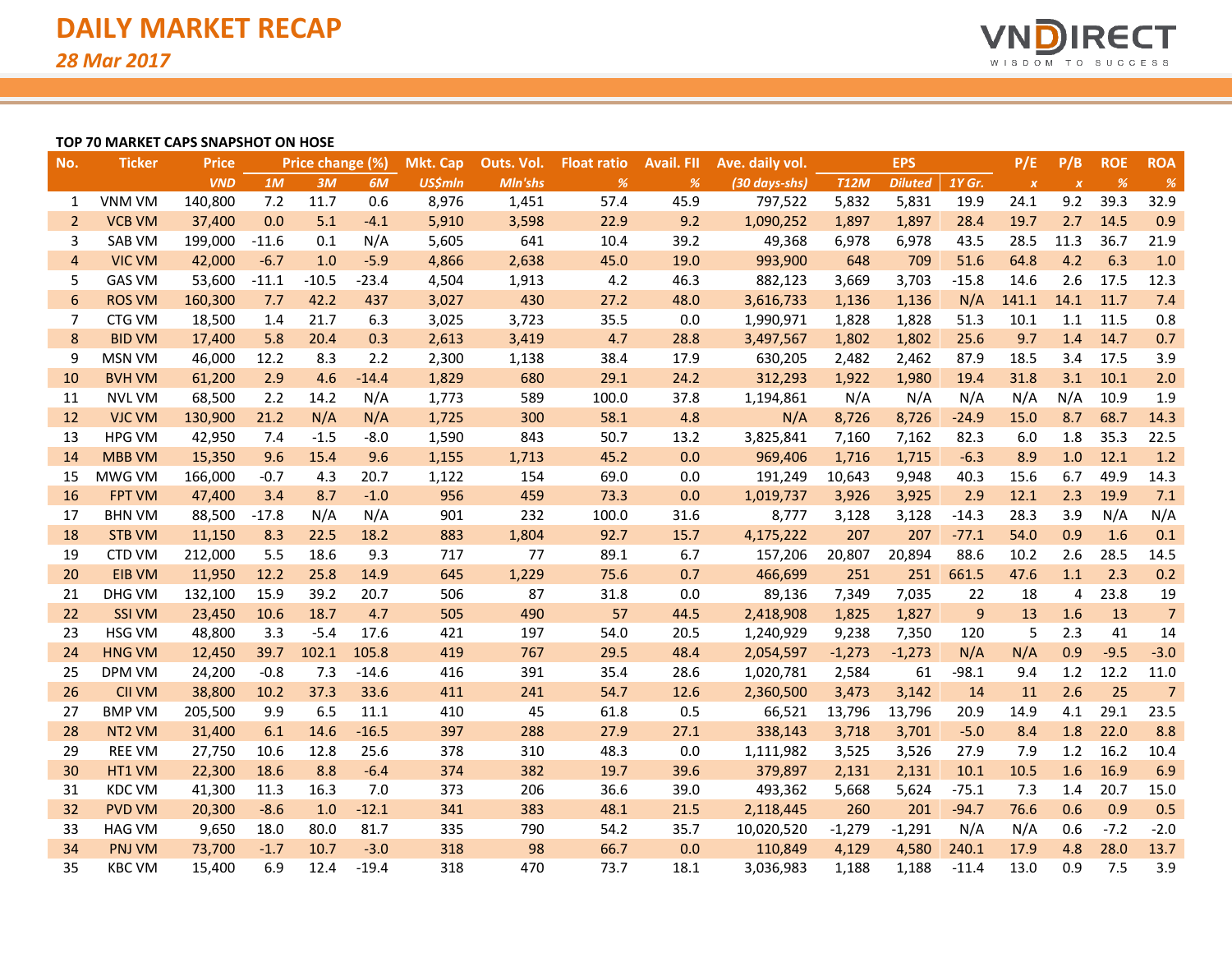

|     |               |              |         |                  |         |                 |            |                    |                   |                 |             |                | (Continued) |                  |                  |              |                |
|-----|---------------|--------------|---------|------------------|---------|-----------------|------------|--------------------|-------------------|-----------------|-------------|----------------|-------------|------------------|------------------|--------------|----------------|
| No. | <b>Ticker</b> | <b>Price</b> |         | Price change (%) |         | <b>Mkt. Cap</b> | Outs. Vol. | <b>Float ratio</b> | <b>Avail. FII</b> | Ave. daily vol. |             | <b>EPS</b>     |             | P/E              | P/B              | <b>ROE</b>   | <b>ROA</b>     |
|     |               | <b>VND</b>   | 1M      | 3M               | 6M      | <b>US\$mln</b>  | Mln'shs    | %                  | %                 | (30 days-shs)   | <b>T12M</b> | <b>Diluted</b> | 1Y Gr.      | $\boldsymbol{x}$ | $\boldsymbol{X}$ | %            | %              |
| 36  | <b>TCH VM</b> | 18,150       | 11.7    | 12.0             | N/A     | 289             | 363        | 52.5               | 49.0              | 844,197         | N/A         | N/A            | N/A         | N/A              | 1.5              | N/A          | N/A            |
| 37  | <b>GMD VM</b> | 34,900       | 0.6     | 32.4             | 22.0    | 275             | 179        | 75.1               | 0.0               | 1,032,178       | 2,043       | 1,957          | $-10.3$     | 17.1             | 1.2              | 7.1          | 4.0            |
| 38  | <b>SBT VM</b> | 24,700       | 2.9     | $-2.0$           | 4.6     | 275             | 253        | 51.4               | 42.1              | 1,393,739       | 1,051       | 1,148          | 29.3        | 23.5             | 2.1              | 9.2          | 4.5            |
| 39  | <b>KDH VM</b> | 25,850       | 18.0    | 29.3             | 23.8    | 266             | 234        | 53.8               | 0.7               | 152,381         | 1,615       | 1,615          | 0.7         | 16.0             | 1.8              | 11.3         | 4.6            |
| 40  | <b>DCM VM</b> | 10,600       | $-2.8$  | 2.4              | $-10.2$ | 246             | 529        | 24.3               | 45.0              | 809,405         | 1,171       | 1,171          | N/A         | 9.1              | 1.0              | 10.3         | 4.5            |
| 41  | <b>HBC VM</b> | 57,000       | 20.4    | 92.2             | 84.5    | 239             | 95         | 77.8               | 26.4              | 2,693,299       | 5,883       | 6,056          | 624.5       | 9.7              | 3.3              | 41.2         | 6.1            |
| 42  | <b>PPC VM</b> | 16,900       | 0.6     | $-0.6$           | 18.2    | 236             | 318        | 15.0               | 33.3              | 79,492          | 1,707       | 1,706          | $-3.2$      | 9.9              | 1.0              | 10.0         | 5.0            |
| 43  | <b>FLC VM</b> | 8,390        | 2.7     | 59.5             | 75.2    | 235             | 638        | 68.3               | 41.7              | 27,976,280      | 1,735       | 1,730          | $-11.4$     | 4.8              | 0.6              | 13.5         | 7.1            |
| 44  | <b>VHC VM</b> | 54,300       | 18.0    | $-7.5$           | $-13.1$ | 220             | 92         | 30.5               | 71.8              | 136,616         | 5,819       | 6,008          | 83.5        | 9.3              | 2.1              | 24.1         | 12.2           |
| 45  | DXG VM        | 19,050       | 15.5    | 59.4             | 68.6    | 212             | 253        | 81.0               | 20.3              | 3,636,516       | 2,536       | 2,887          | 29.6        | 7.5              | 1.5              | 22.3         | 11.8           |
| 46  | <b>BIC VM</b> | 38,900       | $-2.5$  | $-2.8$           | 0.5     | 200             | 117        | 99.7               | 1.5               | 6,632           | 1,095       | 1,083          | $-27.2$     | 35.5             | 2.2              | 6.3          | 2.9            |
| 47  | LGC VM        | 23,500       | $-27.2$ | $-3.3$           | 1.3     | 199             | 193        | N/A                | 4.0               | 1,986           | 1,867       | 1,867          | -44.5       | 12.6             | 1.8              | 14.6         | 4.6            |
| 48  | <b>PAN VM</b> | 43,100       | $-0.7$  | 0.2              | $-10.8$ | 194             | 102        | 54.1               | 53.9              | 7,768           | 2,548       | 2,538          | 0.0         | 16.9             | 1.9              | 11.4         | 6.9            |
| 49  | <b>VCF VM</b> | 160,000      | $-8.0$  | $-5.9$           | 8.8     | 187             | 27         | N/A                | 19.3              | 109             | 14,294      | 14,450         | 30.0        | 11.2             | 2.0              | 19.4         | 13.4           |
| 50  | <b>HCM VM</b> | 32,300       | 3.5     | 18.5             | 7.7     | 184             | 130        | 39.4               | 0.0               | 664,206         | 2,395       | 2,395          | 42.8        | 13.5             | 1.7              | 13.0         | 8.4            |
| 51  | <b>GTN VM</b> | 16,100       | $-24.1$ | $-6.4$           | $-15.7$ | 177             | 250        | 45.9               | 49.1              | 1,714,644       | 88          | 97             | $-87.3$     | 184              | 1.5              | $\mathbf{1}$ | 1              |
| 52  | <b>ITA VM</b> | 4,200        | $-6.5$  | 6.6              | 0.5     | 173             | 938        | 61.8               | 37.9              | 9,024,867       | 60.1        | 57             | $-65.7$     | 69.8             | 0.4              | 0.5          | 0.4            |
| 53  | TLG VM        | 102,400      | 2.4     | 2.5              | $-3.4$  | 172             | 38         | 4.1                | 21.0              | 4,322           | 5,828       | 5,506          | 24.8        | 17.6             | 4.2              | 25.6         | 17.9           |
| 54  | <b>TRA VM</b> | 112,000      | $-2.6$  | $-2.6$           | $-3.4$  | 170             | 35         | 58.1               | 1.3               | 6,258           | 6,097       | 6,097          | 29.0        | 18               | 4.2              | 23           | 16             |
| 55  | DRC VM        | 32,000       | 2.4     | 4.4              | $-22.8$ | 167             | 119        | 39.4               | 18.1              | 368,991         | 3,326       | 3,680          | 1.6         | 10               | 2.4              | 24           | 13             |
| 56  | <b>NLG VM</b> | 26,300       | 16.4    | 17.7             | 17.9    | 164             | 142        | 56.0               | 4.1               | 344,299         | 2,485       | 2,149          | 70.0        | 10.6             | 1.4              | 14.3         | 6.1            |
| 57  | <b>BHS VM</b> | 12,500       | 13.6    | 16.9             | $-6.3$  | 164             | 298        | 72.3               | 41.2              | 2,113,927       | 1,455       | 1,546          | 30.6        | 8.6              | 0.9              | 11.6         | 5.3            |
| 58  | <b>CAV VM</b> | 63,200       | 12.5    | 12.9             | 3.2     | 160             | 58         | 51.4               | 45.3              | 41,062          | 5,041       | 5,041          | 64.8        | 13               | 4.9              | 35           | 11             |
| 59  | PGD VM        | 39,100       | 2.8     | $-1.4$           | $-9.1$  | 155             | 90         | 49.5               | 45.6              | 77,154          | 2,438       | 2,313          | $-37.5$     | 16               | 2.5              | 17           | 8              |
| 60  | <b>PVT VM</b> | 12,500       | 1.6     | 5.9              | $-12.9$ | 155             | 281        | 48.9               | 25.1              | 796,105         | 1,393       | 1,468          | 22.8        | 9                | 1.0              | 11           | $\overline{4}$ |
| 61  | ASM VM        | 15,500       | 2.3     | 5.4              | $-1.0$  | 150             | 220        | 83.0               | 45.7              | 1,475,391       | 967.2       | 967            | 57          | 16.0             | 1.3              | 8.4          | 4.8            |
| 62  | <b>DMC VM</b> | 95,500       | 29.1    | 43.2             | 3.8     | 146             | 35         | 1.2                | 40.9              | 76,741          | 4,857.5     | 4,851          | 44.2        | 19.7             | 3.8              | 20.1         | 16.5           |
| 63  | <b>VSH VM</b> | 15,850       | $-1.6$  | 1.3              | 2.6     | 144             | 206        | 69.3               | 34.0              | 51,366          | 1,236       | 1,251          | 5.1         | 12.8             | 1.2              | 9.1          | 4.6            |
| 64  | <b>PDR VM</b> | 15,100       | 5.6     | 17.1             | 17.1    | 134             | 202        | 38.3               | 47.5              | 950,788         | 1,182       | 1,200          | 35          | 12.8             | 1.3              | 10.2         | 2.9            |
| 65  | PC1 VM        | 39,900       | 8.4     | 8.3              | N/A     | 132             | 75         | 100.0              | 24.8              | 256,454         | 4,064       | 4,064          | $-55.7$     | 9.8              | 1.5              | 18.8         | 7.9            |
| 66  | <b>CHP VM</b> | 22,650       | 0.2     | 10.5             | N/A     | 125             | 126        | 20.0               | 45.6              | 16,460          | 2,045       | 2,046          | $-17.6$     | 11.1             | 1.7              | 15.6         | 8.1            |
| 67  | PTB VM        | 131,800      | $-4.1$  | 8.5              | 6.5     | 125             | 22         | 59.5               | 38.5              | 74,700          | 11,893      | 12,284         | 83.4        | 11.1             | 3.7              | 40.0         | 17.1           |
| 68  | <b>DVP VM</b> | 70,000       | $-5.9$  | 0.1              | $-6.0$  | 123             | 40         | 19.9               | 33.6              | 1,759           | 7,171       | 7,170          | 2.0         | 9.8              | 3.1              | 31.0         | 26.3           |
| 69  | VSC VM        | 56,800       | $-4.4$  | 8.2              | $-23.2$ | 114             | 46         | 86.9               | 0.0               | 112,643         | 5,563       | 5,516          | $-10.0$     | 10.2             | 1.9              | 19.4         | 11.0           |
| 70  | <b>SKG VM</b> | 75,400       | $-2.1$  | $-0.3$           | $-15.2$ | 113             | 34         | 42.8               | 0.1               | 43,191          | 6,212       | 6,213          | 10.6        | 12.1             | 3.7              | 34.9         | 34.3           |

*Source: Bloomberg*